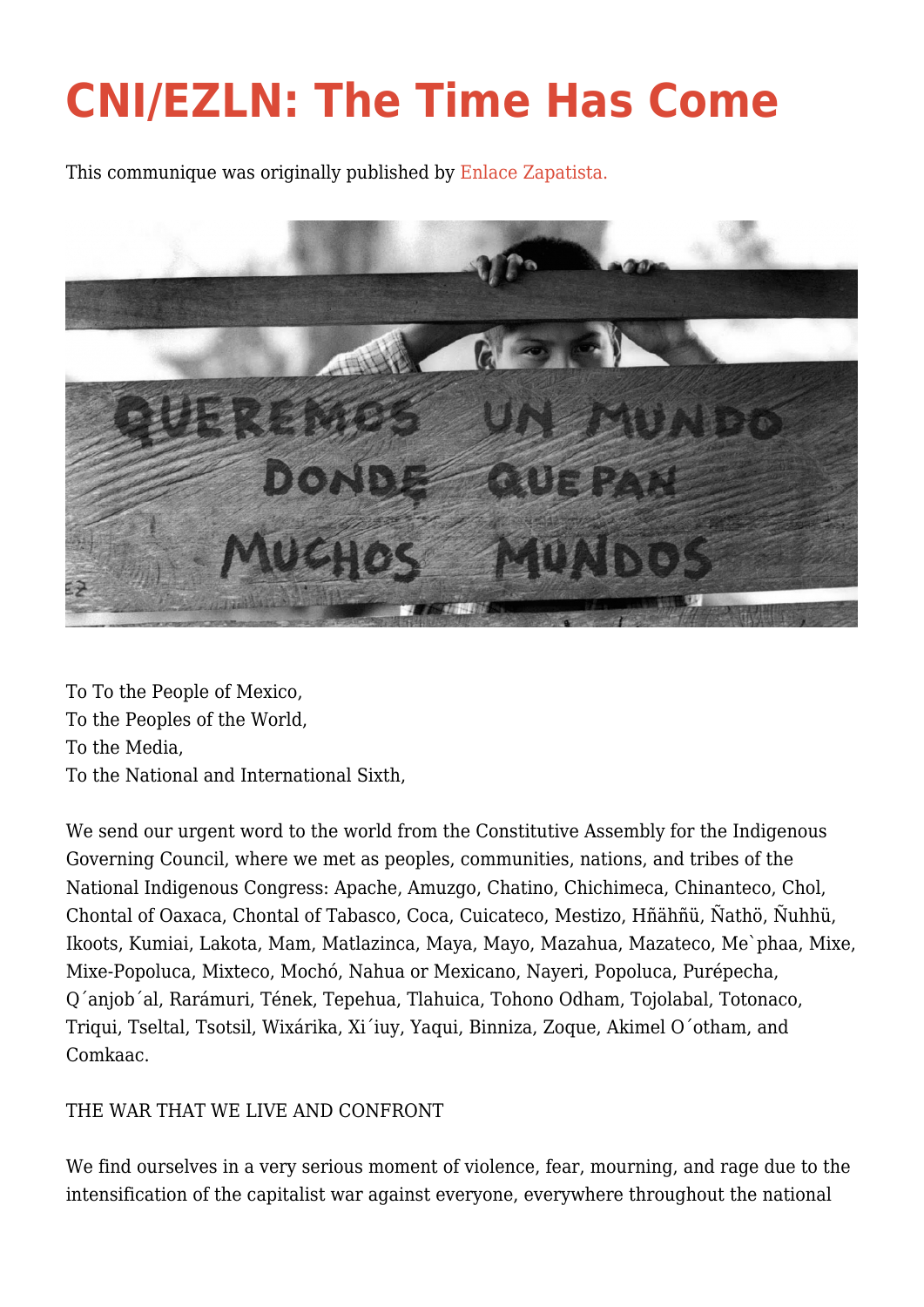territory. We see the murder of women for being women, of children for being children, of whole peoples for being peoples.

The political class has dedicated itself to turning the State into a corporation that sells off the land of the originary peoples, campesinos, and city dwellers, that sells people as if they were just another commodity to kill and bury like raw material for the drug cartels, that sells people to capitalist businesses that exploit them until they are sick or dead, or that sells them off in parts to the illegal organ market.

Then there is the pain of the families of the disappeared and their decision to find their loved ones despite the fact that the government is determined for them not to, because there they will also find the rot that rules this country.

This is the destiny that those above have built for us, bent on the destruction of the social fabric—what allows us to recognize ourselves as peoples, nations, tribes, barrios, neighborhoods, and families—in order to keep us isolated and alone in our desolation as they consolidate the appropriation of entire territories in the mountains, valleys, coasts, and cities.

This is the destruction that we have not only denounced but confronted for the past 20 years and which in a large part of the country is evolving into open war carried out by criminal corporations which act in shameless complicity with all branches of the bad government and with all of the political parties and institutions. Together they constitute the power of above and provoke revulsion in millions of Mexicans in the countryside and the city.

In the midst of this revulsion they continue to tell us to vote for them, to believe in the power from above, to let them continue to design and impose our destiny.

On that path we see only an expanding war, a horizon of death and destruction for our lands, our families, and our lives, and the absolute certainty that this will only get worse—much worse—for everyone.

## OUR WAGER

We reiterate that only through resistance and rebellion have we found possible paths by which we can continue to live and through which we find not only a way to survive the war of money against humanity and against our Mother Earth, but also the path to our rebirth along with that of every seed we sow and every dream and every hope that now materializes across large regions in autonomous forms of security, communication, and self-government for the protection and defense of our territories. In this regard there is no other path than the one walked below. Above we have no path; that path is theirs and we are mere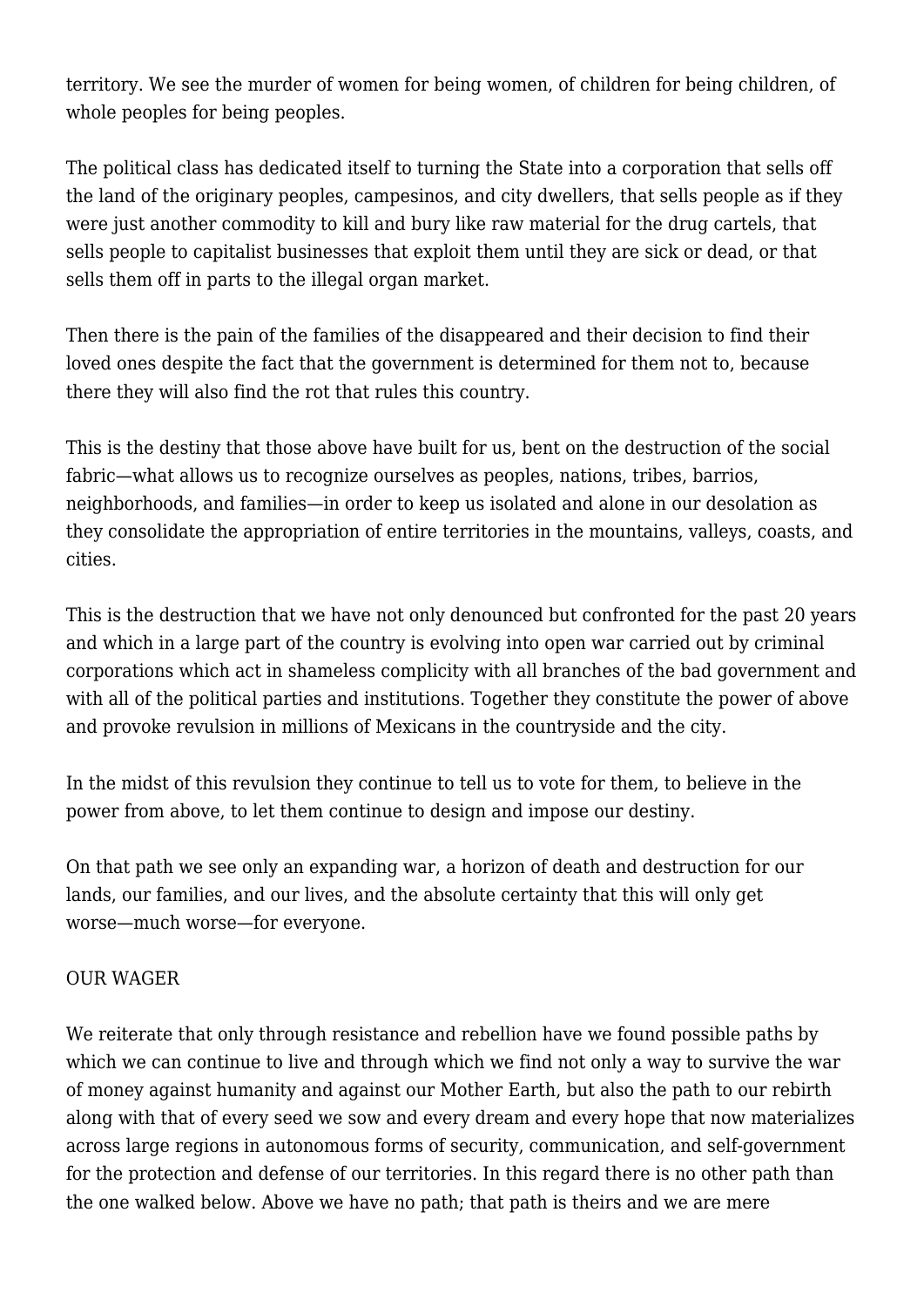obstacles.

These sole alternative paths, born in the struggle of our peoples, are found in the indigenous geographies throughout all of our Mexico and which together make up the National Indigenous Congress. We have decided not to wait for the inevitable disaster brought by the capitalist hitmen that govern us, but to go on the offensive and convert our hope into an Indigenous Governing Council for Mexico which stakes its claim on life from below and to the anticapitalist left, which is secular, and which responds to the seven principles of Rule by Obeying as our moral pledge.

No demand of our peoples, no determination and exercise of autonomy, no hope made into reality has ever corresponded to the electoral ways and times that the powerful call "democracy". Given that, we intend not only to wrest back from them our destiny which they have stolen and spoiled, but also to dismantle the rotten power that is killing our peoples and our mother earth. For that task, the only cracks we have found that have liberated consciences and territories, giving comfort and hope, are resistance and rebellion.

By agreement of this constitutive assembly of the Indigenous Governing Council [CIG when abbreviated in Spanish], we have decided to name as spokesperson our compañera María de Jesús Patricio Martínez of the Nahuatl people, whose name we will seek to place on the electoral ballot for the Mexican presidency in 2018 and who will be the carrier of the word of the peoples who make up the CIG, which in turn is highly representative of the indigenous geography of our country.

So then, we do not seek to administer power; we want to dismantle it from within the cracks from which we know we are able.

## OUR CALL

We trust in the dignity and honesty of those who struggle: teachers, students, campesinos, workers, and day laborers, and we want to deepen the cracks that each of them has forged, dismantling power from above from the smallest level to the largest. We want to make so many cracks that they become our honest and anticapitalist government.

We call on the thousands of Mexicans who have stopped counting their dead and disappeared and who, with grief and suffering, have raised their fists and risked their own lives to charge forward without fear of the size of the enemy, and have seen that there are indeed paths but that they have been hidden by corruption, repression, disrespect, and exploitation.

We call on those who believe in themselves, who believe in the compañero at their side, who